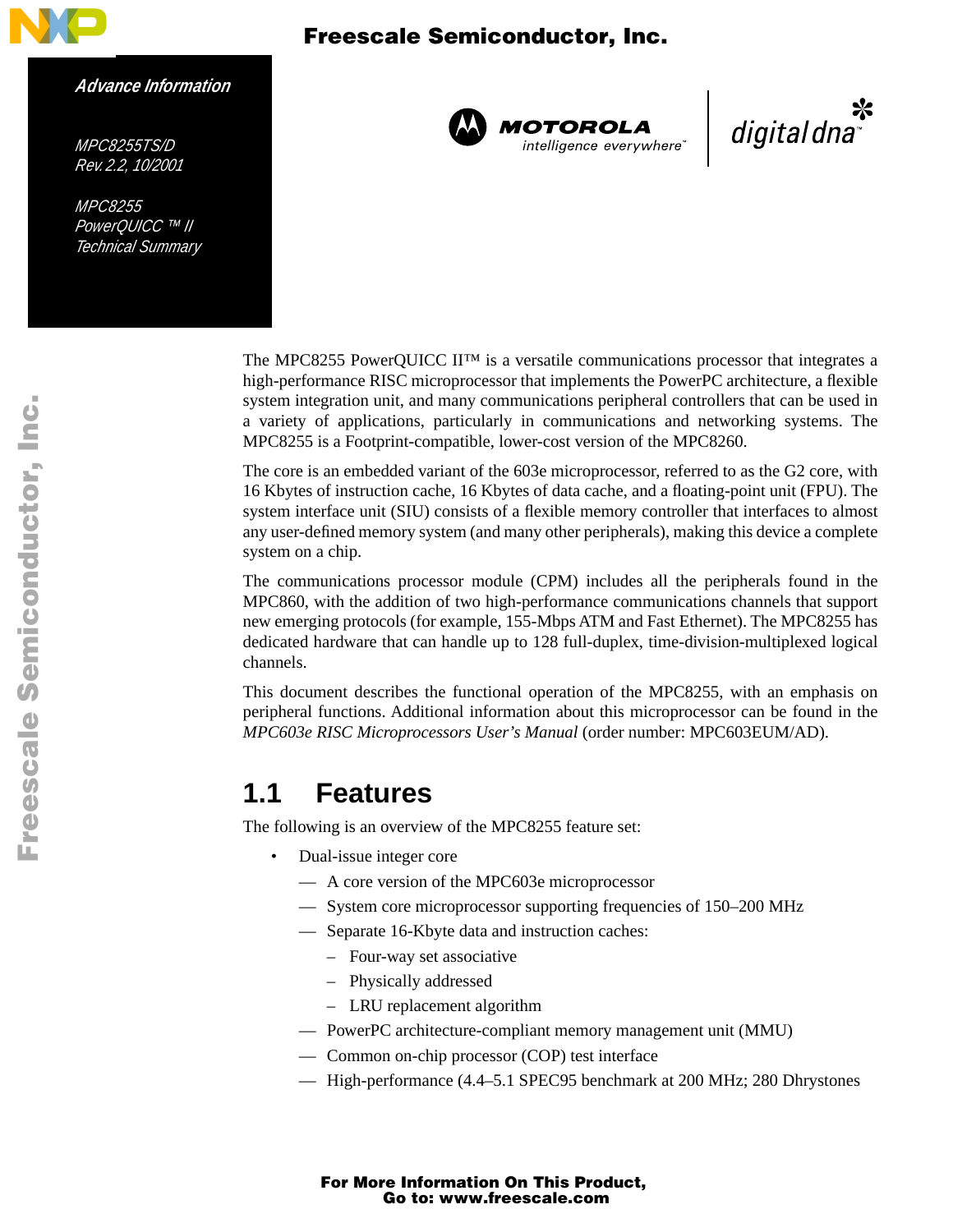

**Features** 

- MIPS at 200 MHz)
- Supports bus snooping for cache coherency
- Floating-point unit (FPU)
- Low-power (less than 2.5 W in HiP3, less than 2.0 W in HiP4) See the MPC8260 Power Consumption Calculator on the Smart Networks Web Page for the 8260 Family at www.motorola.com.
- Separate power supply for internal logic (2.5 V in HiP3, 2.0 V in HiP4) and for I/O (3.3 V)
- Separate PLLs for G2 core and for the CPM
	- G2 core and CPM can run at different frequencies for power/performance optimization
	- Internal G2 core/bus clock multiplier that provides  $1.5:1, 2:1, 2.5:1, 3:1, 3.5:1, 4:1, 5:1, 6:1$ ratios
	- Internal CPM/bus clock multiplier that provides  $2:1, 2.5:1, 3:1, 3.5:1, 4:1, 5:1, 6:1$  ratios
- 64-bit data and 32-bit address 60x bus
	- Bus supports multiple master designs
	- Supports single- and four-beat burst transfers
	- 64-, 32-, 16-, and 8-bit port sizes controlled by on-chip memory controller
	- Supports data parity or ECC and address parity
- 32-bit data and 18-bit address local bus
	- Single-master bus, supports external slaves
	- Eight-beat burst transfers
	- 32-, 16-, and 8-bit port sizes controlled by on-chip memory controller
- System interface unit (SIU)
	- Clock synthesizer
	- Reset controller
	- Real-time clock (RTC) register
	- Periodic interrupt timer
	- Hardware bus monitor and software watchdog timer
	- IEEE 1149.1 JTAG test access port
- Twelve-bank memory controller
	- Glueless interface to SRAM, page mode SDRAM, DRAM, EPROM, Flash and other userdefinable peripherals
	- Byte write enables and selectable parity generation
	- 32-bit address decodes with programmable bank size
	- Three user programmable machines, general-purpose chip-select machine, and page-mode pipeline SDRAM machine
	- Byte selects for 64 bus width  $(60x)$  and byte selects for 32 bus width (local)
	- Dedicated interface logic for SDRAM
- Disable CPU mode
- Communications processor module (CPM)
	- Embedded 32-bit communications processor (CP) uses a RISC architecture for flexible support for communications peripherals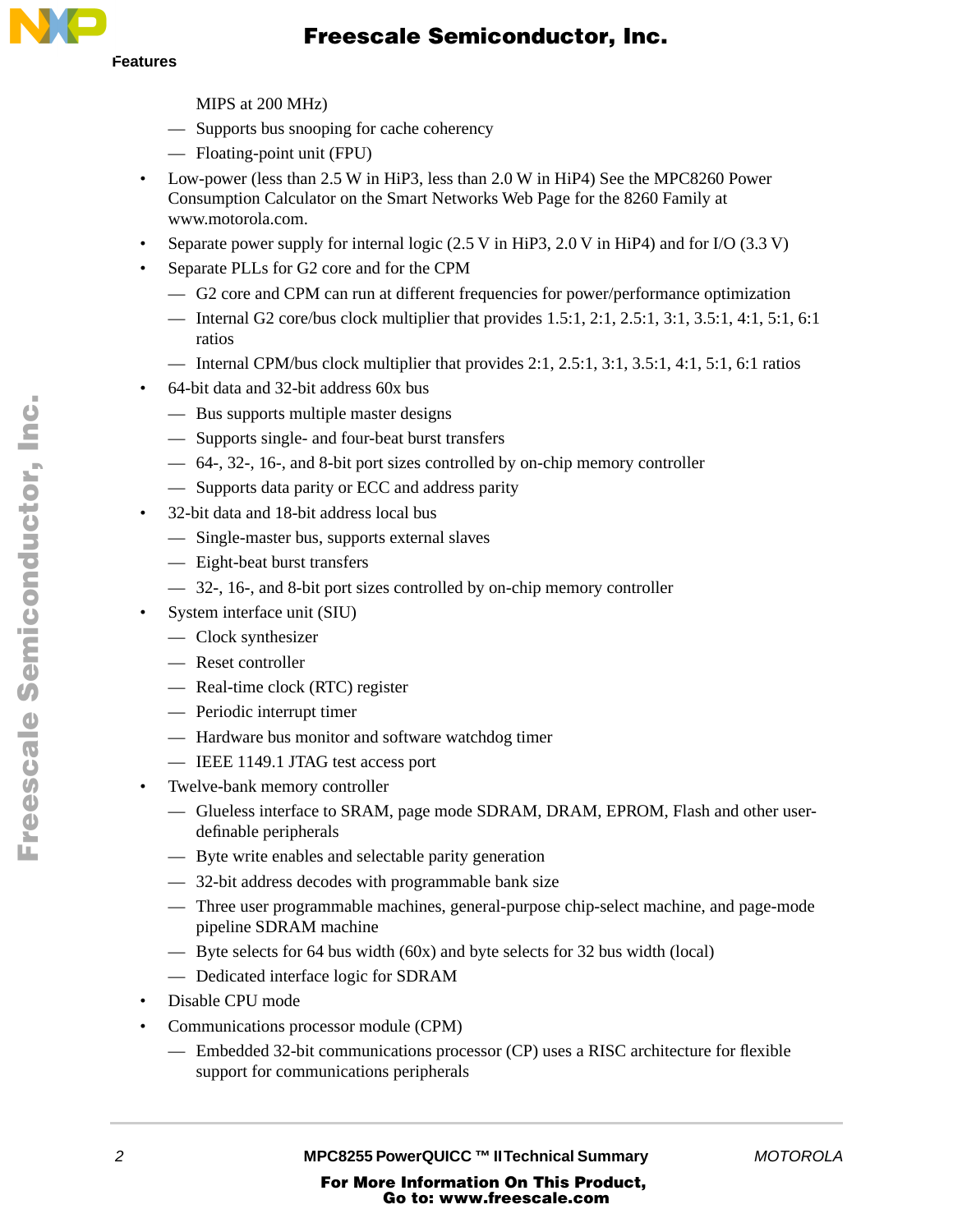

- Interfaces to G2 core through on-chip 24-Kbyte dual-port RAM and DMA controller
- Serial DMA channels for receive and transmit on all serial channels
- Parallel I/O registers with open-drain and interrupt capability
- Virtual DMA functionality executing memory-to-memory and memory-to-I/O transfers
- Two fast communications controllers (FCC1 and FCC2) supporting the following protocols:
	- 10/100-Mbit Ethernet/IEEE 802.3 CDMA/CS interface through media independent interface (MII)
	- ATM—Full-duplex SAR at 155 Mbps, UTOPIA interface, AAL5, AAL1, AAL0 protocols, TM 4.0 CBR, VBR, UBR, ABR traffic types, up to 16 K external connections
	- Transparent
	- HDLC—Up to T3 rates (clear channel)
- One multichannel controller (MCC2)
	- Handles 128 serial, full-duplex, 64-Kbps data channels. The MCC can be split into four subgroups of 32 channels each.
	- Almost any combination of subgroups can be multiplexed to single or multiple TDM interfaces
- Four serial communications controllers (SCCs) identical to those on the MPC860, supporting the digital portions of the following protocols:
	- Ethernet/IEEE 802.3 CDMA/CS
	- HDLC/SDLC and HDLC bus
	- Universal asynchronous receiver transmitter (UART)
	- Synchronous UART
	- Binary synchronous (BISYNC) communications
	- Transparent
- Two serial management controllers (SMCs), identical to those of the MPC860
	- Provide management for BRI devices as general circuit interface (GCI) controllers in timedivision-multiplexed (TDM) channels
	- Transparent
	- UART (low-speed operation)
- One serial peripheral interface identical to the MPC860 SPI
- One I<sup>2</sup>C controller (identical to the MPC860 I<sup>2</sup>C controller)
	- Microwire compatible
	- Multiple-master, single-master, and slave modes
- Up to four TDM interfaces
	- Supports one group of four TDM channels for a total of four TDMs
	- 2,048 bytes of SI RAM
	- Bit or byte resolution
	- Independent transmit and receive routing, frame synchronization
	- Supports T1, CEPT, T1/E1, T3/E3, pulse code modulation highway, ISDN basic rate, ISDN primary rate, Motorola interchip digital link (IDL), general circuit interface (GCI), and user-defined TDM serial interfaces
- Eight independent baud rate generators and 20 input clock pins for supplying clocks to FCCs, SCCs, SMCs, and serial channels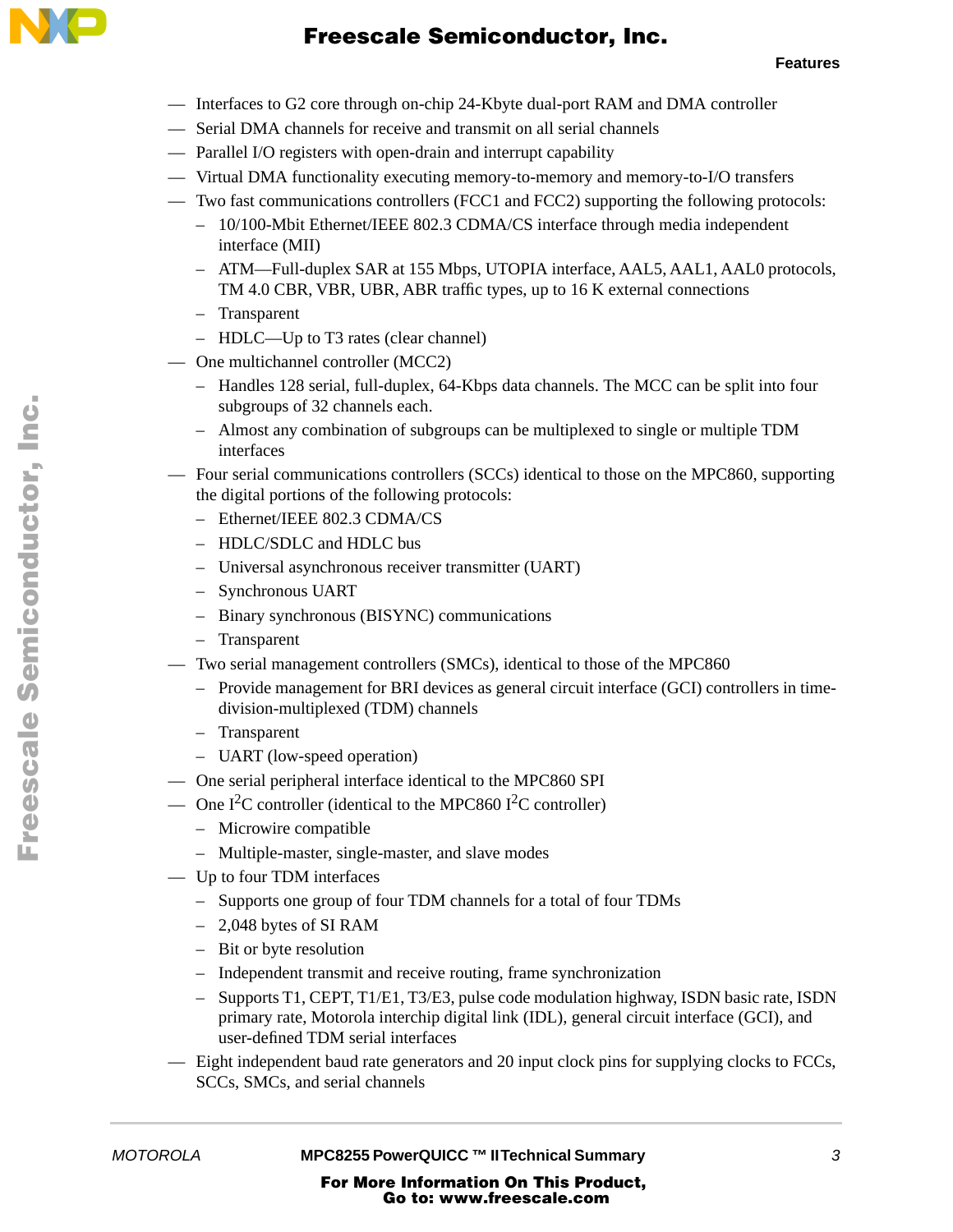

**MPC8255 Architecture Overview** 

— Four independent 16-bit timers that can be interconnected as two 32-bit timers

# **1.2 MPC8255 Architecture Overview**

As shown in Figure 1, the MPC8255 has three major functional blocks:

- 64-bit G2 core derived from the MPC603e with MMUs and cache
- System interface unit (SIU)
- Communications processor module (CPM)



**Figure 1. MPC8255 Block Diagram**

The MPC8255 has two external buses to accommodate bandwidth requirements from the high-speed system core and the very fast communications channels.

Both the system core and the CPM have an internal PLL, which allows independent optimization of the frequencies at which they run. The system core and CPM are both connected to the 60x bus.

# **1.2.1 G2 Core**

The G2 core is derived from the MPC603e microprocessor without the floating-point unit and with power management modifications. The core is a high-performance low-power implementation of the family of reduced instruction set computer (RISC) microprocessors that implement the PowerPC architecture. The G2

d u  $\mathbf 0$ t o

r, I

n

.<br>ق

For More Information On This Product, Go to: www.freescale.com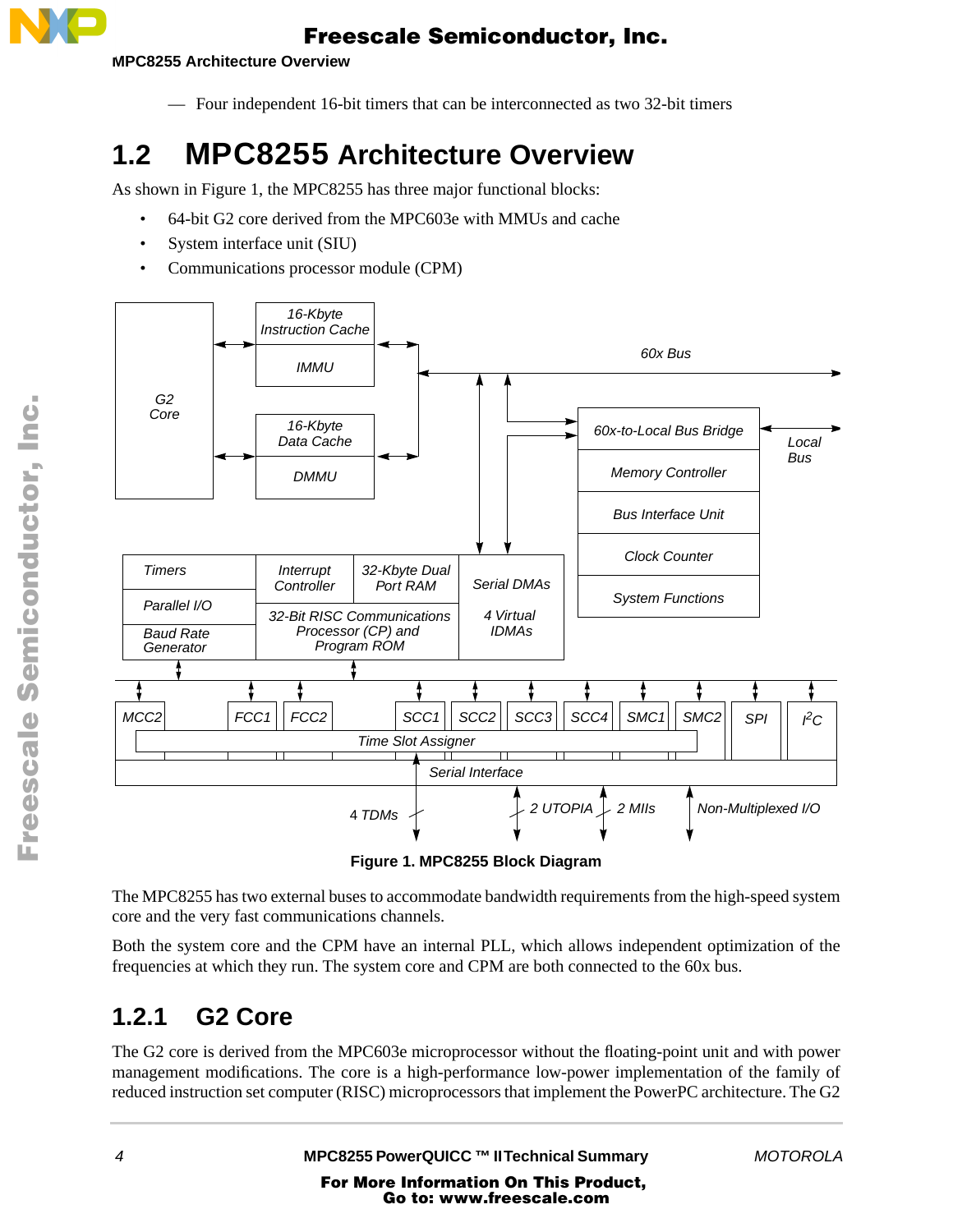

core implements the 32-bit portion of the PowerPC architecture, which provides 32-bit effective addresses and integer data types of 8, 16, and 32 bits. The G2 cache provides snooping to ensure data coherency with other masters. This helps ensure coherency between the CPM and system core.

The core includes 16 Kbytes of instruction cache and 16 Kbytes of data cache. It has a 64-bit split-transaction external data bus which is connected directly to the external MPC8255 pins.

The G2 core has an internal common on-chip (COP) debug processor. This processor allows access to internal scan chains for debugging purposes. It is also used as a serial connection to the core for emulator support.

The G2 core performance for the SPEC95 benchmark for integer operations ranges between 4.4 and 5.1 at 200 MHz. In Dhrystone 2.1 MIPS, the G2 is 280 MIPS at 200 MHz (compared to the MPC860's 86 MIPS at 66 MHz).

The G2 core can be disabled. In this mode, the MPC8255 functions as a slave peripheral to an external core or to another MPC8255 device with its core enabled.

# **1.2.2 System Interface Unit (SIU)**

The SIU consists of the following:

- A 60x-compatible parallel system bus configurable to 64-bit data width supports 64-, 32-, 16-, and 8-bit port sizes. The MPC8255 internal arbiter arbitrates between internal components that can access the bus (system core, CPM, and one external master). This arbiter can be disabled, and an external arbiter can be used if necessary.
- A local bus (32-bit data, 32-bit internal, and 18-bit external address)—This bus is used to enhance the operation of the very high-speed communications controllers. Without requiring extensive manipulation by the core, the bus can be used to store connection tables for ATM or buffer descriptors (BDs) for the communications channels or raw data that is transmitted between channels. The local bus is synchronous to the 60x bus and runs at the same frequency.
- A memory controller that supports 12 memory banks which can be allocated for either the system or the local bus. It supports all MPC860 features as well as SDRAM with page mode and address data pipeline. It also supports three user-programmable machines.
- A JTAG controller IEEE 1149.1 test access port (TAP)
- A bus monitor that prevents 60x bus lock-ups, a real-time clock, a periodic interrupt timer, and other system functions useful in embedded applications
- Glueless interface to L2 cache (MPC2605) and 4-/16-K-entry CAM (MCM69C232/MCM69C432)

# **1.2.3 Communications Processor Module (CPM)**

The CPM contains features that allow the MPC8255 to excel in a variety of applications targeted mainly for networking and telecommunication markets.

The MPC8255 CPM is a superset of the MPC860 PowerQUICC™ CPM, with enhanced CP performance. The CPM also has additional hardware and microcode routines that support high bit rate protocols like ATM (up to 155 Mbps full-duplex) and Fast Ethernet (100-Mbps full-duplex).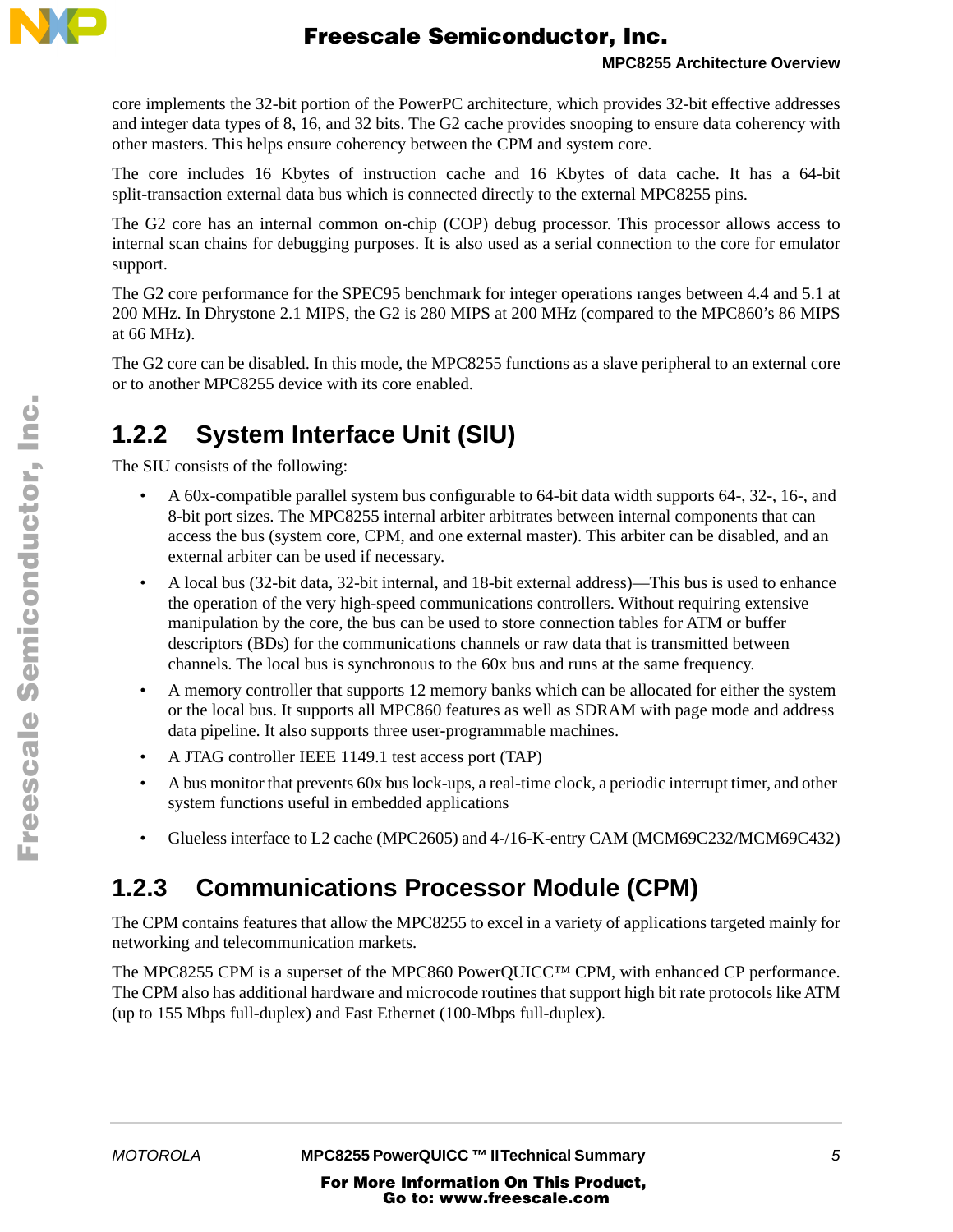### **Compatibility Issues**

# Freescale Semiconductor, Inc.

The following list summarizes the major features of the CPM:

- The communications processor (CP) is an embedded 32-bit RISC controller residing on a separate bus (CPM local bus) from the 60x bus (used by the system core). With this separate bus, the CP does not affect the performance of the G2 core. The CP handles the lower layer tasks and DMA control activities, leaving the G2 core free to handle higher layer activities. The CP has an instruction set optimized for communications, but can also be used for general-purpose applications, relieving the system core of small often repeated tasks.
- Two serial DMAs (SDMAs) that can do simultaneous transfers, optimized for burst transfers to the 60x bus and to the local bus
- Two full-duplex, serial fast communications controllers (FCC1 and FCC2) supporting ATM (155) Mbps) protocol through UTOPIA2 interface (there are two UTOPIA interfaces on the MPC8255), IEEE 802.3 and Fast Ethernet protocols, HDLC up to E3 rates (45 Mbps) and totally transparent operation. Each FCC can be configured to transmit fully transparent and receive HDLC or vice-versa.
- One multichannel controller (MCC1) that can handle an aggregate of 128 x 64 Kbps HDLC or transparent channels, multiplexed on up to four TDM interfaces. The MCC also supports super-channels of rates higher than 64 Kbps and subchanneling of the 64-Kbps channels.
- Four full-duplex serial communications controllers (SCCs) supporting IEEE 802.3/Ethernet, highlevel synchronous data link control, HDLC, local talk, UART, synchronous UART, BISYNC, and transparent.
- Two full-duplex serial management controllers (SMC) supporting GCI, UART, and transparent operations
- Serial peripheral interface (SPI) and  $I<sup>2</sup>C$  bus controllers
- Time-slot assigner (TSA) that supports multiplexing of data from any of the four SCCs, three FCCs, and two SMCs

# **1.3 Compatibility Issues**

# **1.3.1 Software**

The MPC8255 CPM features are similar to previous devices, such as the MPC860. The code flow ports easily from previous devices to the MPC8255, except for new protocols.

Although many registers are new, it is helpful to understand the programming models of the MC68360, MPC860, or MPC850 since most registers retain the old status and event bits. Note that the MPC8255 initialization code requires changes from the MPC860 initialization code

# **1.3.2 MPC8260 Hardware**

The MPC8255 is a Footprint-compatible, drop-in replacement for the MPC8260 and is ideally suited for applications which do not require the additional performance provided by the MPC8260's higher core, CPM and bus frequencies. The MPC8255 runs at the maximum frequencies of 200 MHz on the core, 133 MHz on the CPM, and 50 MHz for the bus. Also, the MPC8255 has two FCCs and one MCC, whereas the MPC8260 has three FCCs and two MCCs.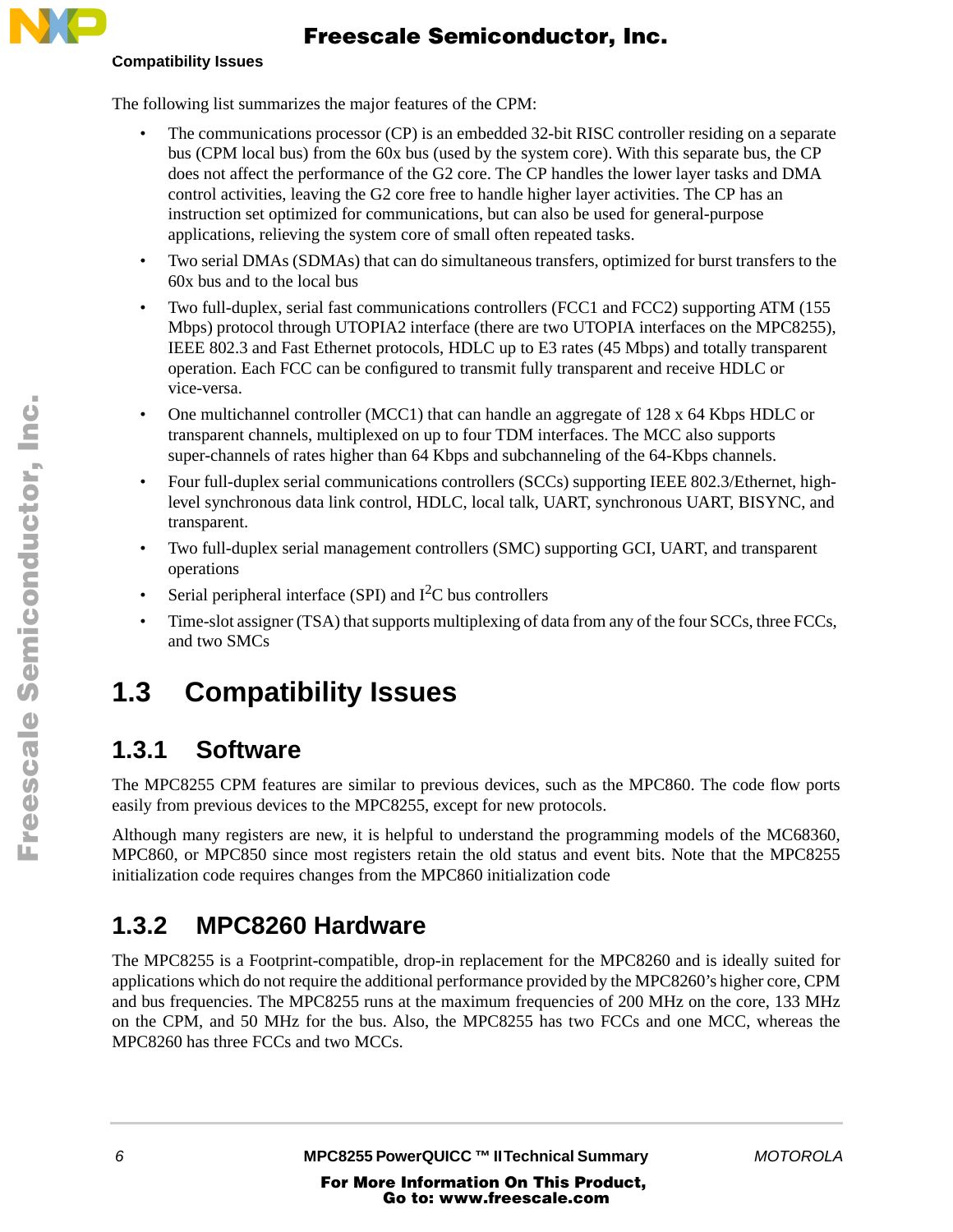

As the MPC8260 family migrates to smaller geometries, the core voltage will reduce from 2.5 V to 1.8 V. A programmable voltage regulator is recommended for future compatibility. See the *MPC8260 Hardware Specifications* for the electrical requirements and the AC and DC characteristics.

# **1.4 MPC8255 Application Examples**

The following section provides block diagrams of different MPC8255 applications. The MPC8255 is a very flexible device and can be configured to meet many system application needs. In order to build a system, many factors should be taken into consideration.

# **1.4.1 Examples of Communications Systems**

Following are some examples of communications systems:

- Remote access server
- Regional office router
- LAN-to-WAN bridge router
- Cellular base station
- Telecom switch controller
- SONET transmission controller

### **1.4.1.1 Remote Access Server**

See Figure 2 for a remote access server configuration.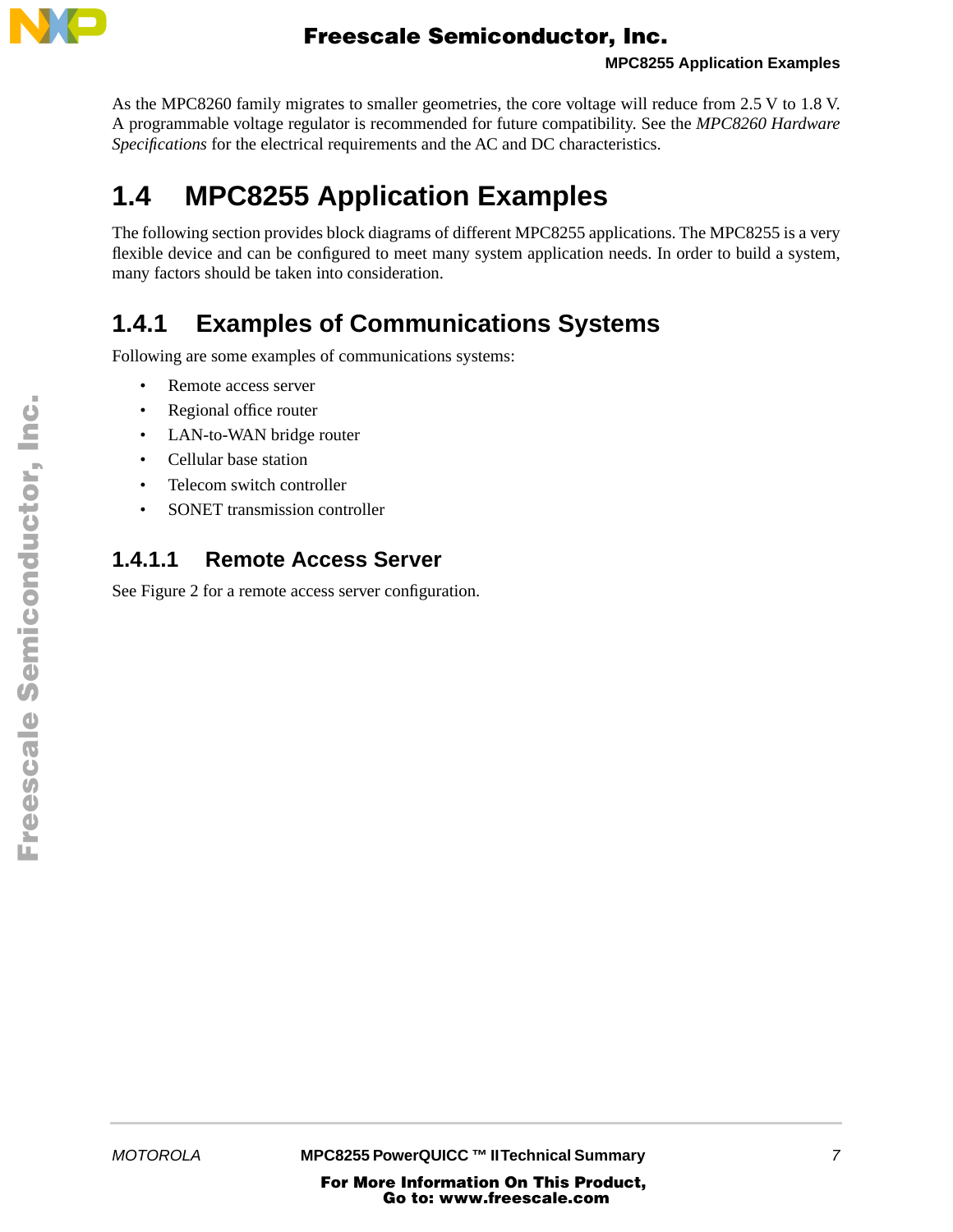

**MPC8255 Application Examples** 



**Figure 2. Remote Access Server Configuration**

In this application, four TDM ports are connected to an external framer. In the MPC8255, thegroup of four ports support up to 128 channels. One TDM interface can support 32–128 channels. The MPC8255 receives and transmits data in transparent or HDLC mode, and stores or retrieves the channelized data from memory. The data can be stored either in memory residing on the 60x bus or in memory residing on the local bus.

The main trunk can be configured as one of the following:

- 155 Mbps full-duplex ATM, using the UTOPIA interface
- 10/100BaseT Fast Ethernet with MII interface
- High-speed serial channel (up to 45 Mbps).

In ATM mode, there may be a need to store connection tables in external memory on the local bus (if more than 128 active connections are needed). The need for local bus depends on the total throughput of the system. The MPC8255 supports automatic (without software intervention) cross connect between ATM and MCC, routing ATM AAL1 frames to MCC slots.

The local bus can be used as an interface to a bank of DSPs that can run code that performs analog modem signal modulation. Data to and from the DSPs can be transferred through the parallel bus with the internal virtual IDMA.

The MPC8255 memory controller supports many types of memories, including page-mode, pipeline SDRAM and EDO DRAM for efficient burst transfers.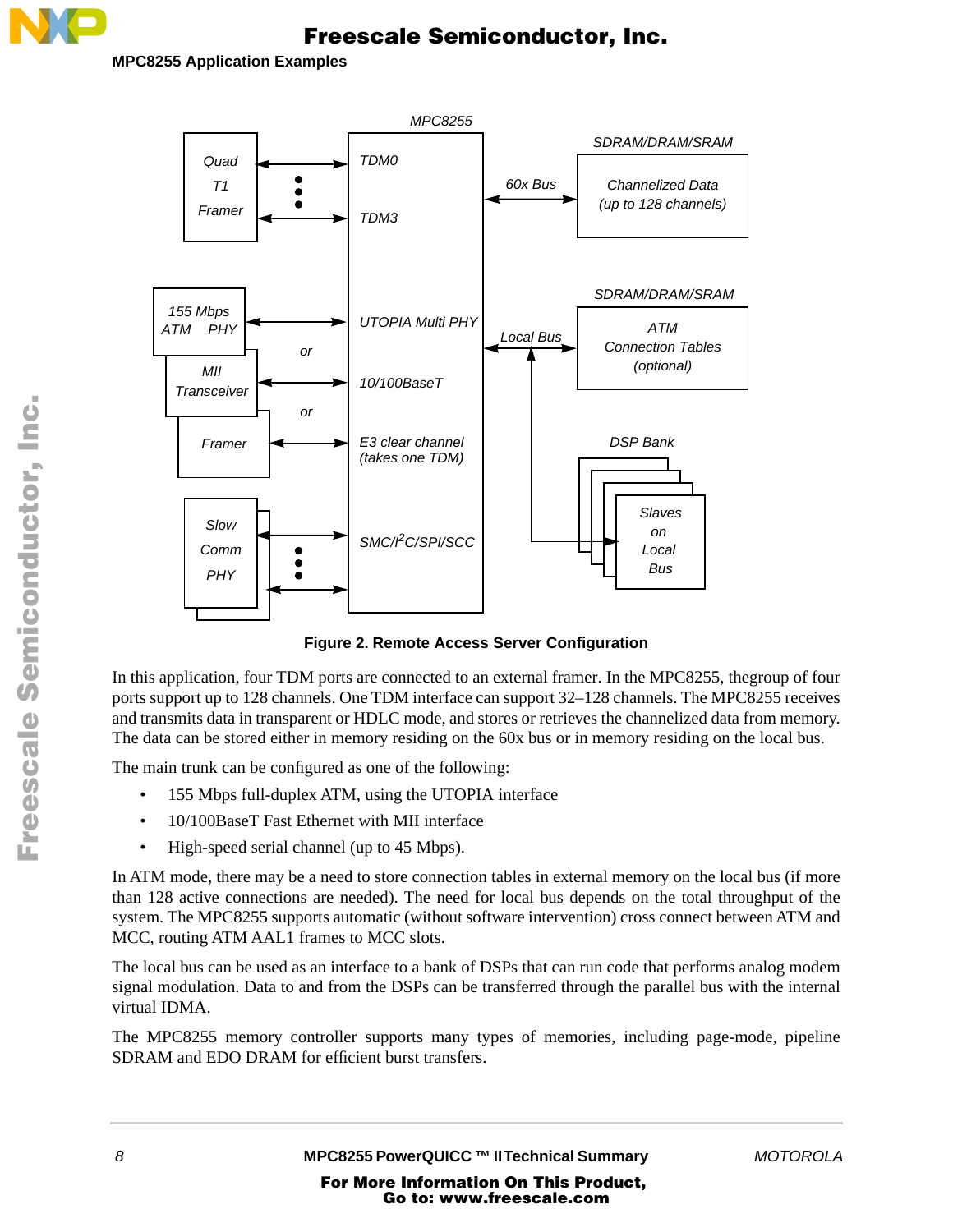

**MPC8255 Application Examples**

### **1.4.1.2 Regional Office Router**

Figure 3 shows a regional office router configuration.



**Figure 3. Regional Office Router Configuration**

In this application, the MPC8255 is connected to four TDM interfaces with up to 128 channels. Each TDM port supports 32–128 channels. If 128 channels are needed, each TDM port can be configured to support 32 channels. In this application there are two MII ports for 10/100BaseT LAN connections.

In all the examples, the SCC ports can be used for management.

### **1.4.1.3 LAN-to-WAN Bridge Router**

Figure 4 shows a LAN-to-WAN router configuration, which is similar to the previous example.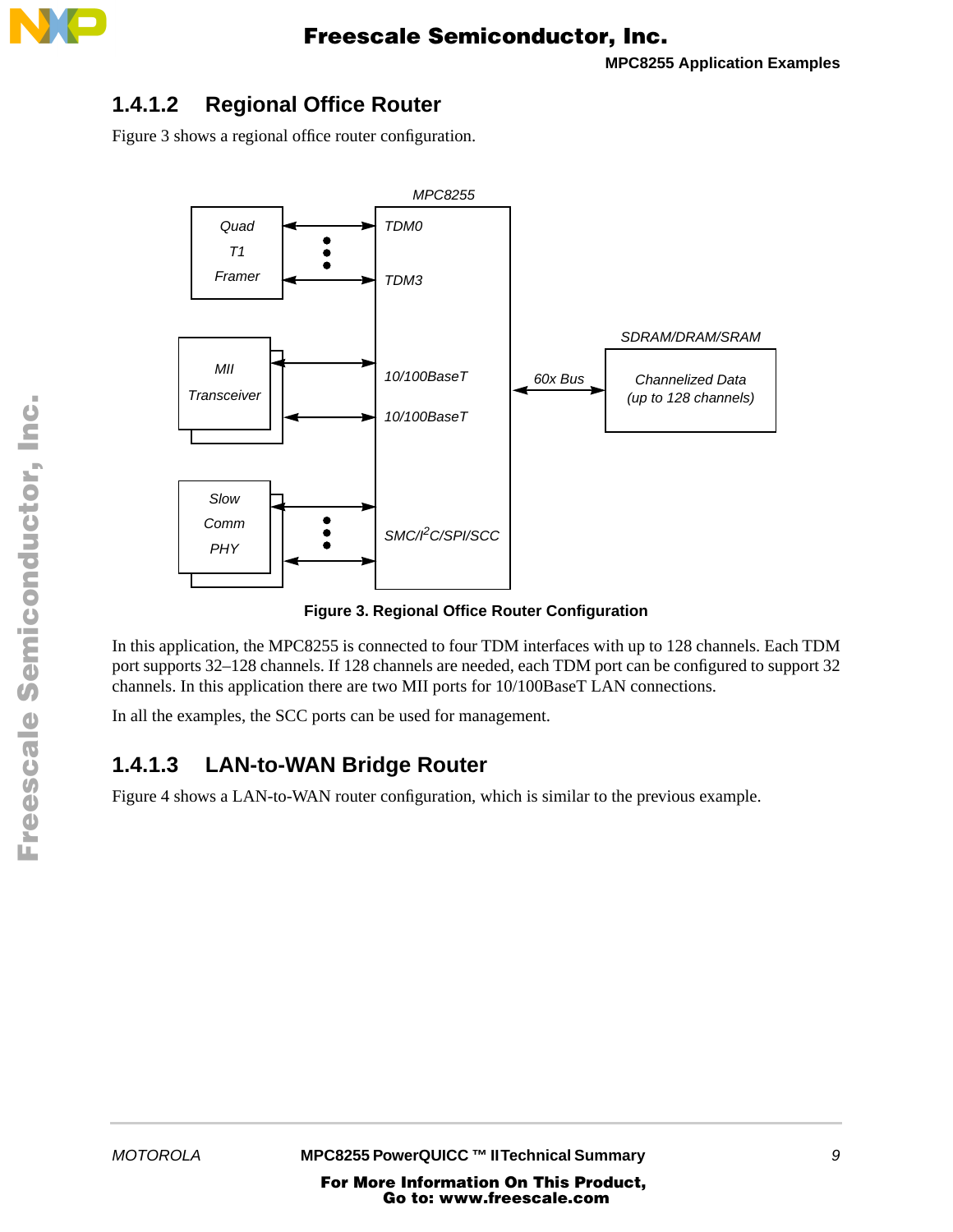

### **MPC8255 Application Examples**



**Figure 4. LAN-to-WAN Bridge Router Configuration**

### **1.4.1.4 Cellular Base Station**

Figure 5 shows a cellular base station configuration.



r, I

n

.<br>ق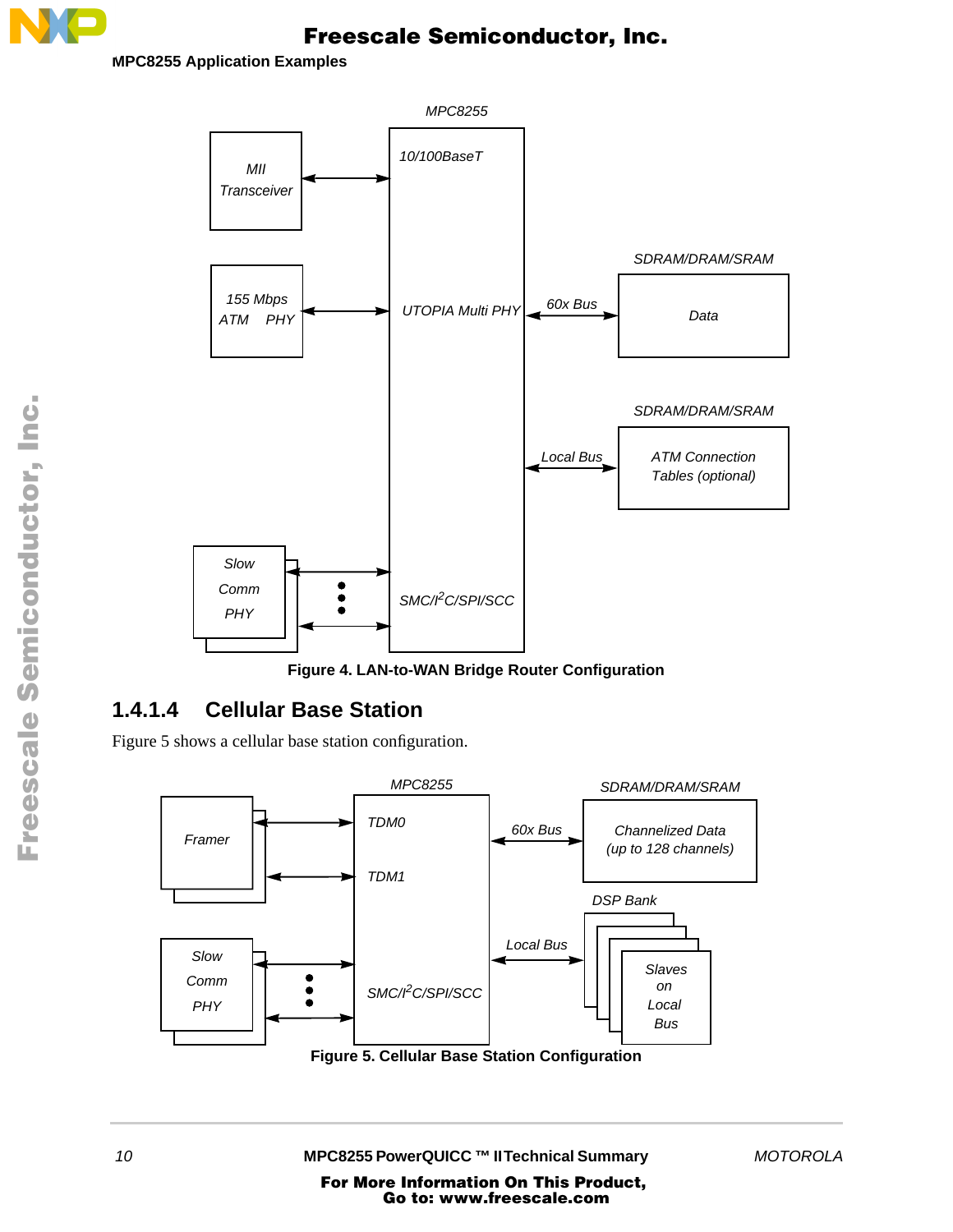

Here the MPC8255 channelizes one E1 (up to 128, 16-Kbps channels). The local bus can control a bank of DSPs. Data to and from the DSPs can be transferred through the parallel bus to the host port of the DSPs with the internal virtual IDMA. The slow communications ports (SCCs, SMCs,  $I<sup>2</sup>C$ , SPI) can be used for management and debug functions.

### **1.4.1.5 Telecommunications Switch Controller**

Figure 6 shows a telecommunications switch controller configuration.



**Figure 6. Telecommunications Switch Controller Configuration**

The MPC8255 CPM supports a total aggregate throughput of 510 Mbps at 100 MHz. This includes one full-duplex 100BaseT and one full-duplex 155 Mbps for ATM. The G2 core can operate at a higher speed, if the application requires it.

### **1.4.1.6 SONET Transmission Controller**

Figure 7 shows a SONET transmission controller configuration*.*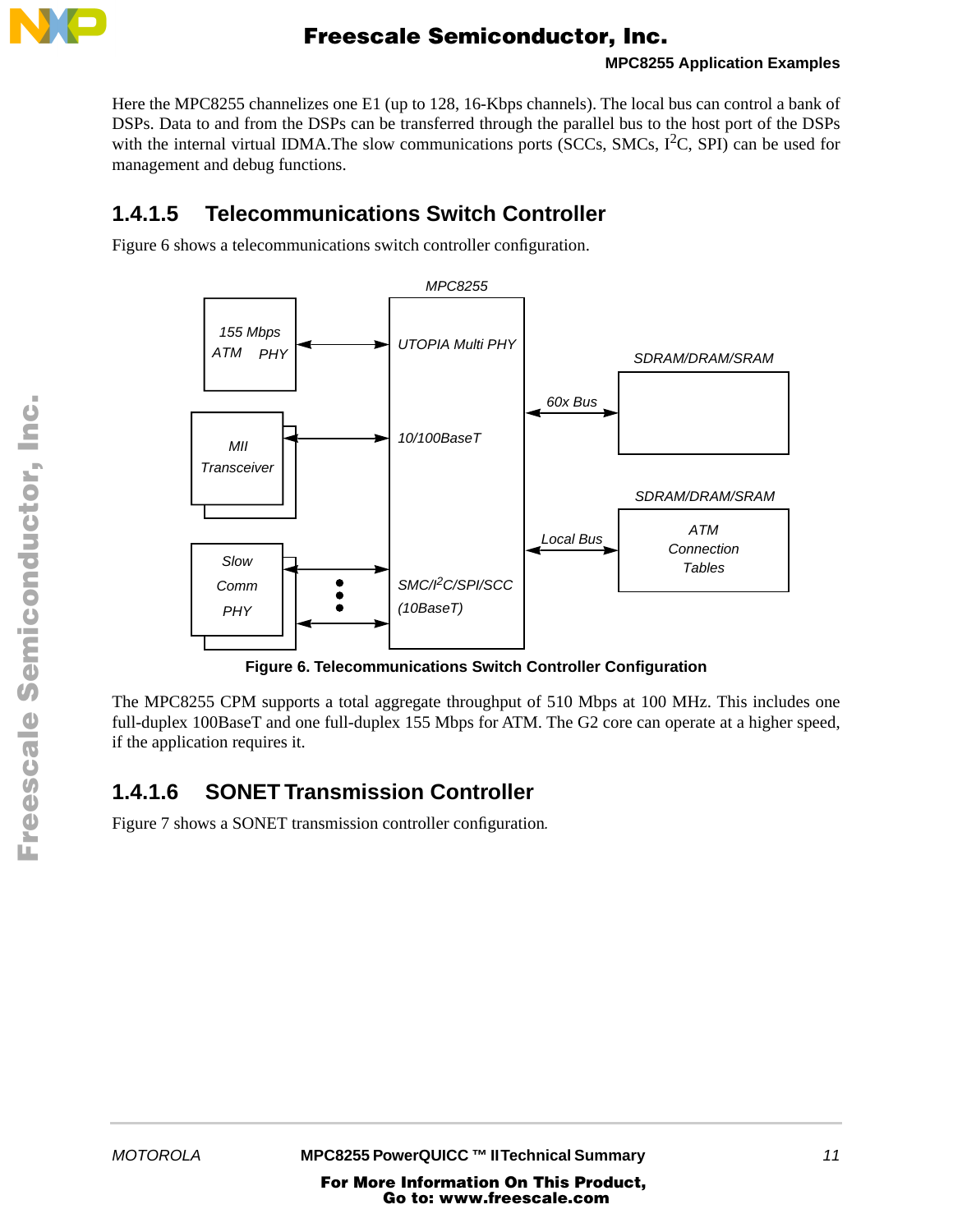

**MPC8255 Application Examples** 



**Figure 7. SONET Transmission Controller Configuration**

In this application, the MPC8255 implements super channeling with the multichannel controller (MCC). Nine 64-Kbps channels are aggregated to form a 576-Kbps channel. The MPC8255 also supports subchanneling (under 64 Kbps) with its MCC.

# **1.4.2 Bus Configurations**

There are three possible bus configurations:

- Basic system
- High-performance communications
- High-performance system core

### **1.4.2.1 Basic System**

In the basic system configuration, shown in Figure 8, the MPC8255 core is enabled and uses the 64-bit 60x data bus. The 32-bit local bus data is needed to store connection tables for many active ATM connections. The local bus may also be used to store data that does not need to be heavily processed by the core. The CP can store large data frames in the local memory without interfering with the operation of the system core.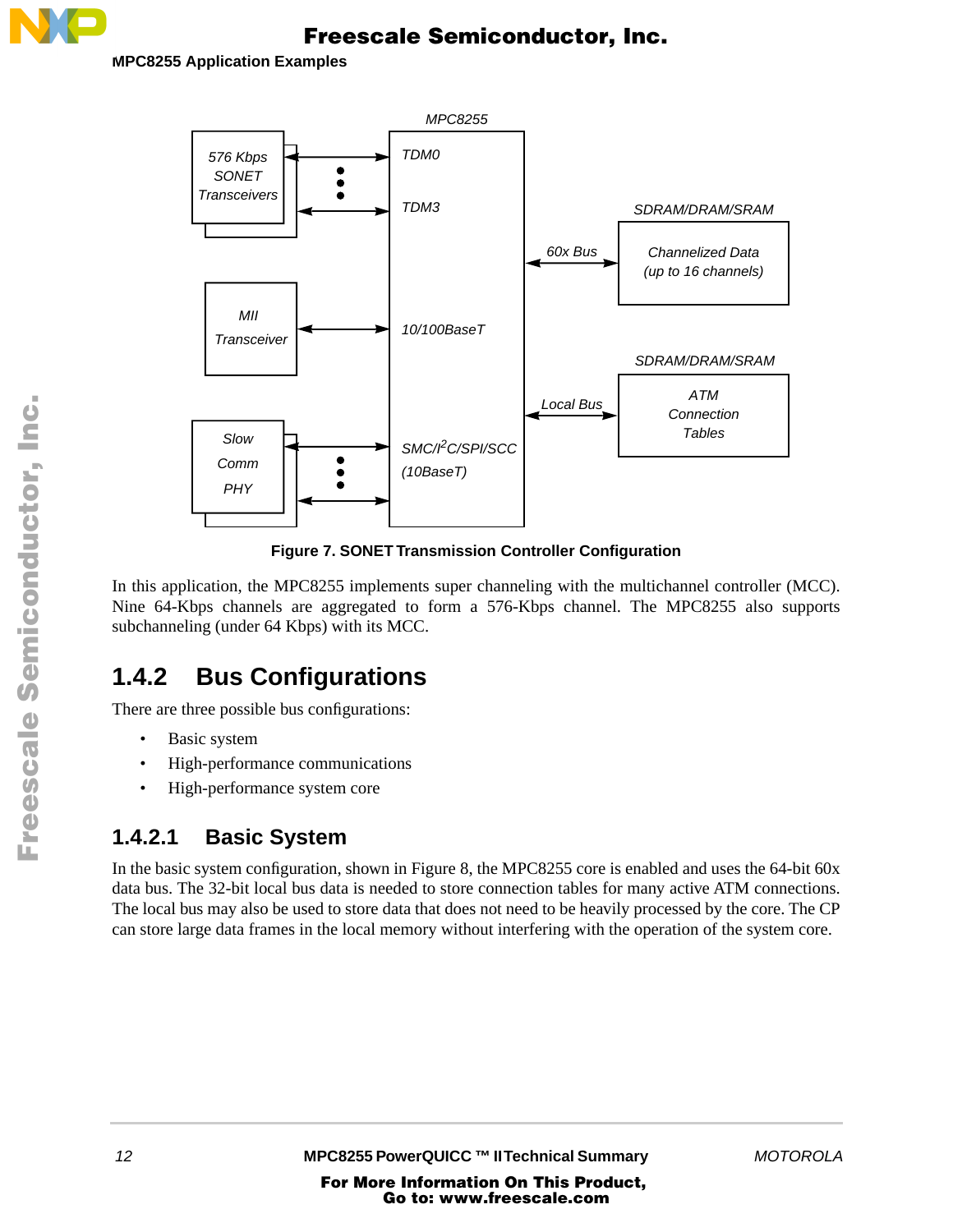



**Figure 8. Basic System Configuration**

## **1.4.2.2 High-Performance Communications**

Figure 9 shows a high-performance communications configuration.



**Figure 9. High-Performance Communications**

Fr  $\boldsymbol{\Phi}$  $\bf \Phi$  $\boldsymbol{\eta}$  $\mathbf 0$ 

ale

 $\boldsymbol{g}$  $\bf \Phi$ 

mic

o n d u  $\mathbf 0$ t o

r, I

n

.<br>ق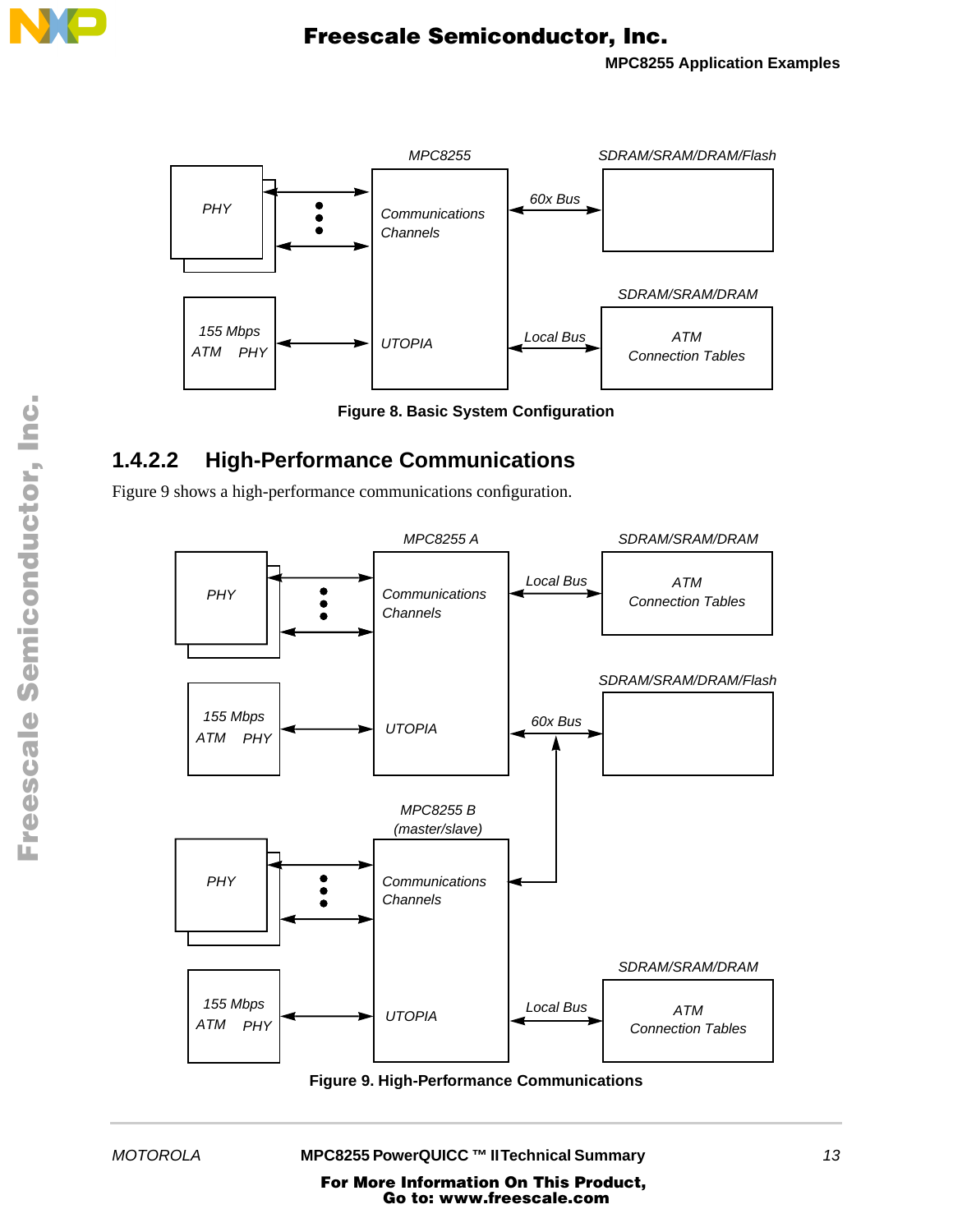

#### **MPC8255 Application Examples**

This system enhances the serial throughput by connecting one MPC8255 in master or slave mode (with system core enabled or disabled) to another MPC8255 in master mode (core enabled).

The core in MPC8255 A can access the memory on the local bus of MPC8255 B.

### **1.4.2.3 High-Performance System Microprocessor**

Figure 10 shows a configuration with a high-performance system microprocessor (MPC755).



**Figure 10. High-Performance System Microprocessor Configuration** 

In this system, the MPC603e core is disabled and an external high-performance microprocessor is connected to the 60x bus.

| <b>Table 1. Document Revision History</b> |
|-------------------------------------------|
|                                           |

| <b>Revision Number (Rev.)</b> | <b>Changes</b>                     |
|-------------------------------|------------------------------------|
|                               |                                    |
| っっ                            | Edited some corrections to manual. |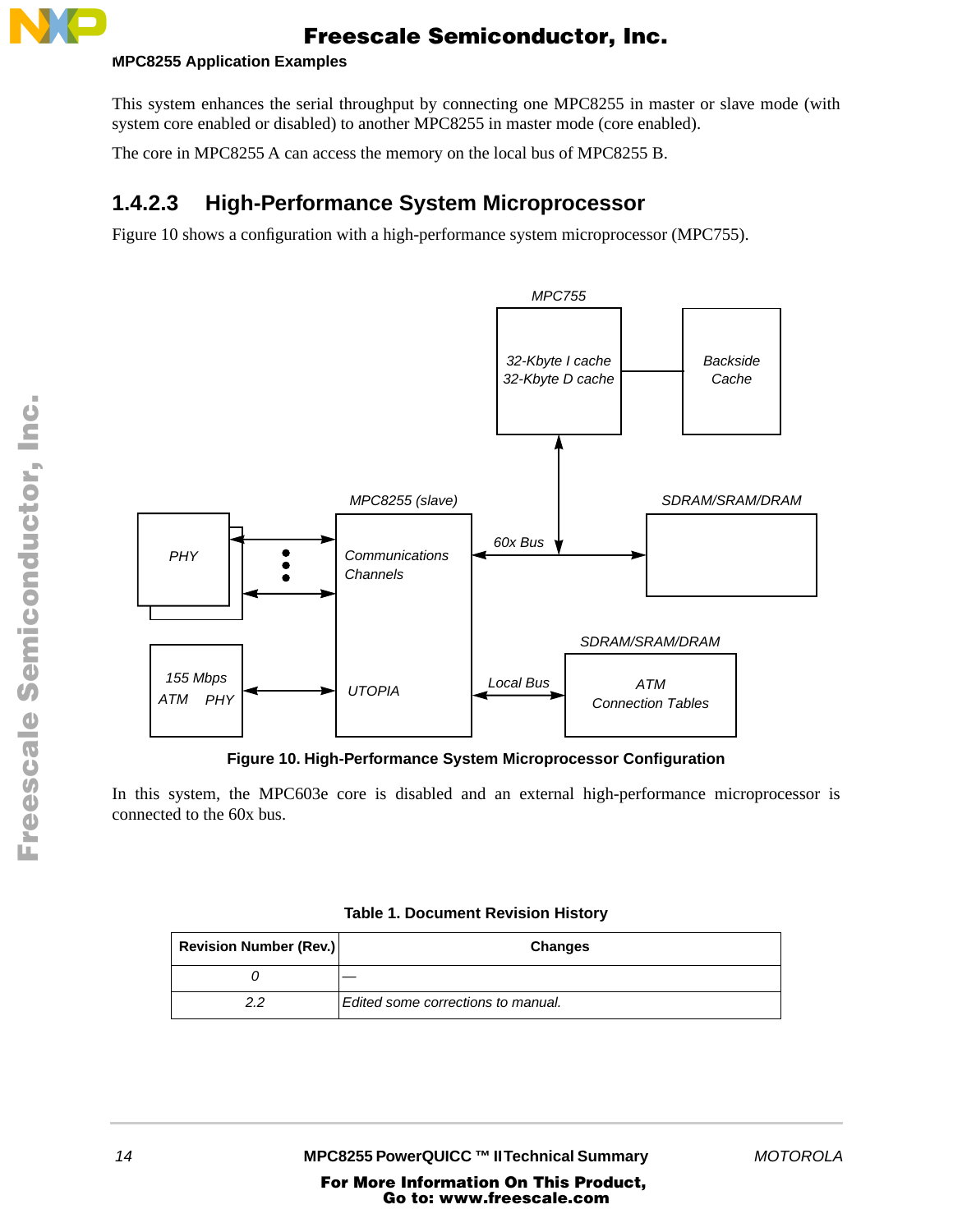

**MPC8255 Application Examples**